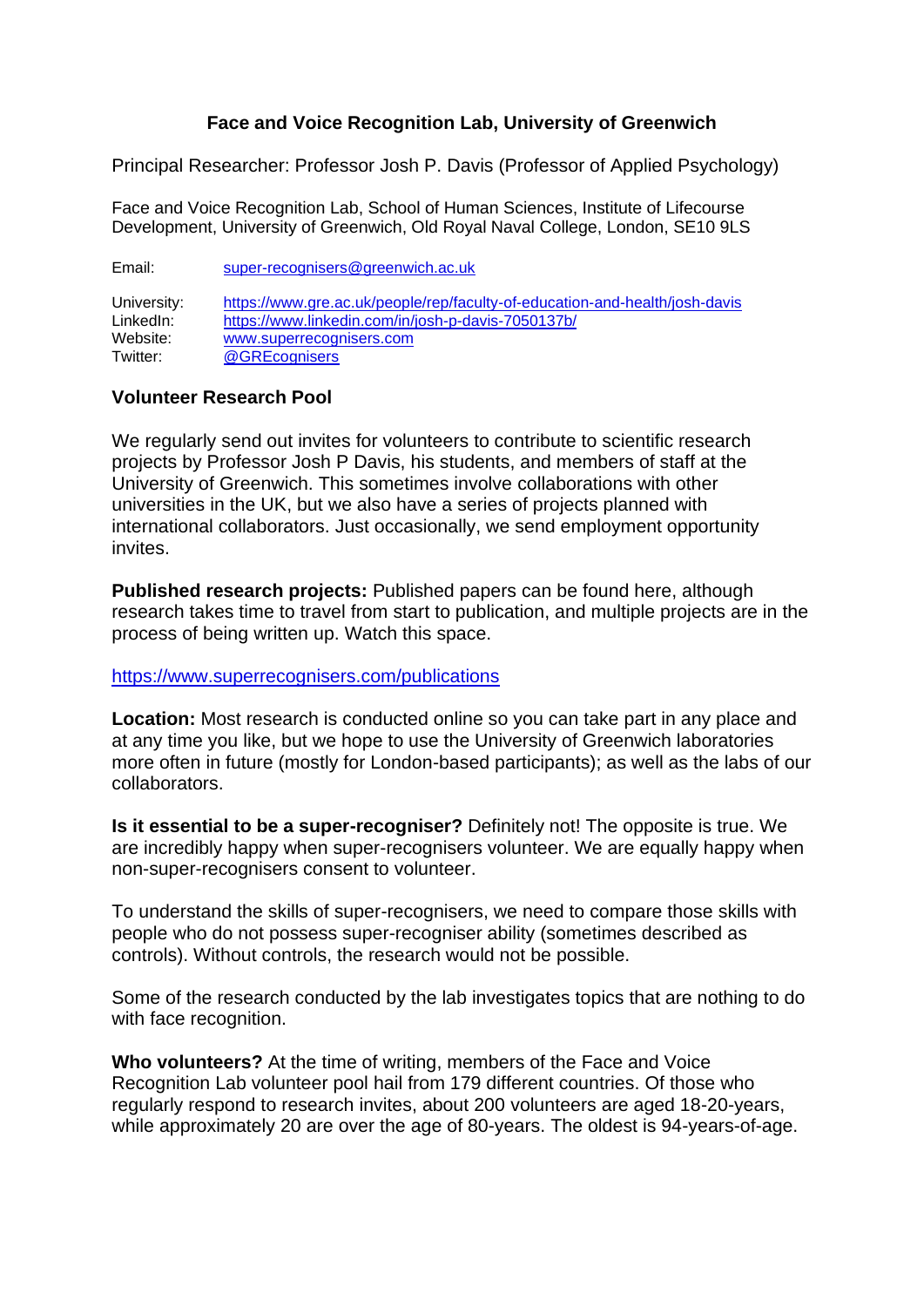We are always searching for new volunteers so that we can demonstrate that our research has been contributed to by a wide diversity of participants. It allows us to reliably claim that the results of our research will generalise across the whole of the population.

If English is not your first language, we aim in 2022 to translate most of our research projects to the following languages.

Czech **English** French German Italian Korean Polish **Portuguese** Romanian Russian **Spanish** 

More will follow.

**How often?** We send about 6-8 invites per year dependent on eligibility to online research projects (we never send spam). You can ignore every e-mail invite until you see one that interests you. There is no pressure to participate we normally send one invite and one gentle reminder about 2 weeks later per project).

**Stop the e-mails?** It is very easy to tell us to stop sending e-mails and to withdraw consent. There are instructions on each e-mail invite.

**Time commitment?** Most projects take 10-30 minutes (we try to keep them brief as policy), although sometimes a project requires far more commitment. The invite email will always provide that information.

**Compensation?** Most of the research is not compensated (students rarely have funds), but we regularly arrange research in which we offer prize draws (anything from a £5-£50 Amazon Voucher is common). We do occasionally offer individual small financial compensation to all participants for projects that require more effort or time, or a visit to Greenwich or the lab of one of our collaborators around the world. However, funding for psychology research is traditionally far less than that for medical research.

**Research projects in face and voice recognition:** Most research is designed to better understand the underlying neuropsychological and cognitive mechanisms driving individual differences in face and voice recognition and in particular superrecognition. We also try to better understand how super-recognisers could best be deployed in different work environments. To do this, we need to be sure that the tests we use to identify super-recognisers are appropriate, and we often pilot test new measures with our volunteer pool, before transferring them for use in identifying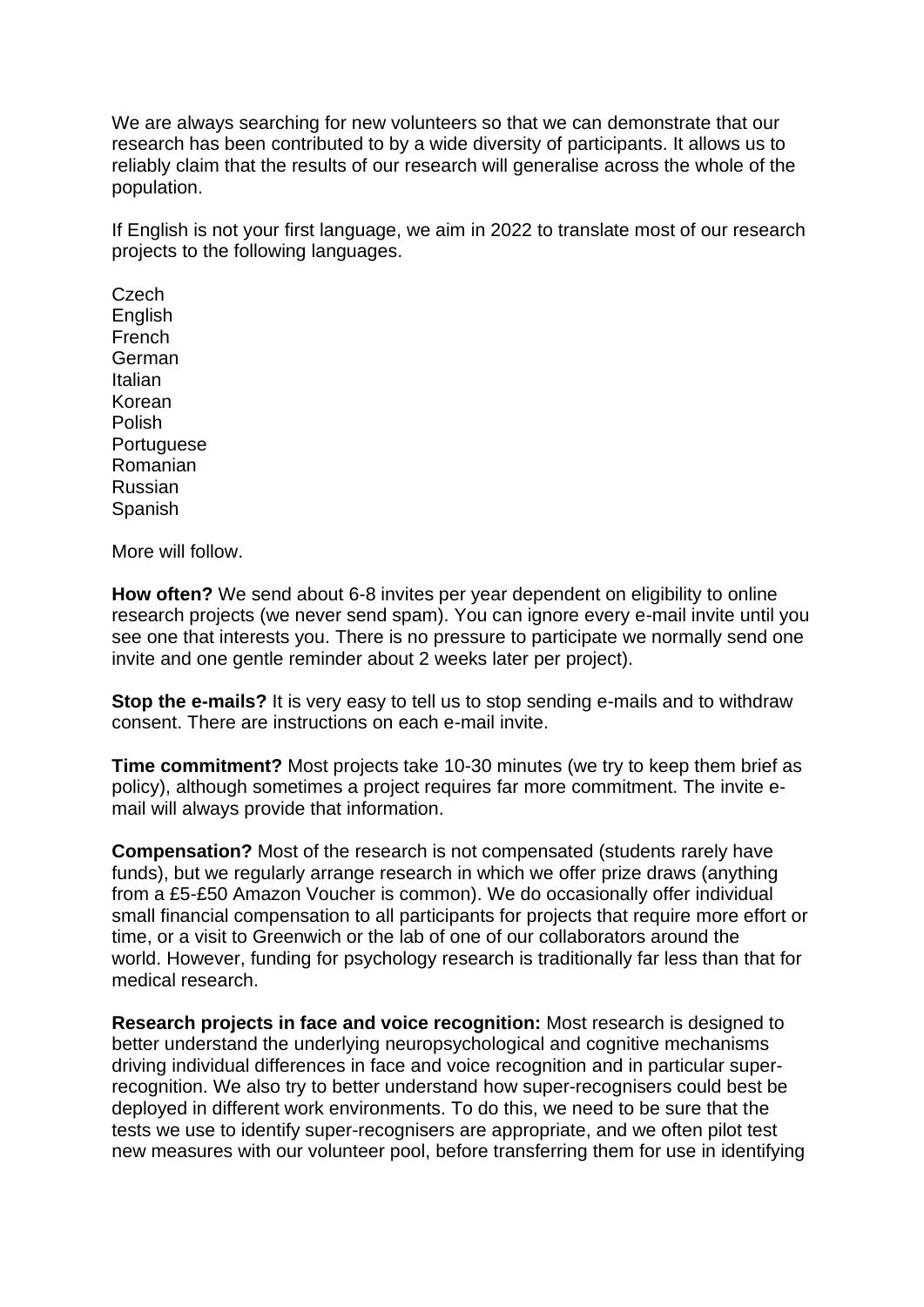super-recognisers for workplaces (e.g., identity verification, policing, security). Some of this work is also designed to help us develop training programmes.

**Research projects on other topics:** Professor Davis also conducts and supervises PhD, MSc and BSc students carrying out research in other areas outside face recognition and invites sometimes refer to these projects. Recent student studies have examined juror decision making in cases of sexual assault and rape; public and juror acceptance of hate crime definitions including Islamophobia; problematic drinking in women over 30-years; misogyny, and disability; impact of Covid-19 on health; stigma directed towards victims of crime; stigma directed towards sex worker victims of crime; what psychological factors might encourage participants to intervene if a bystander and witnessing anti-social activity; body-worn camera; police taser training.

**Research by other University of Greenwich staff:** Once or twice per year we send invites to important research conducted by other university staff, if we think volunteers might be interested and large numbers of participants are required to make the research viable. Again, all participation is entirely voluntary.

**Ethics and data protection:** All projects are approved or noted by the University of Greenwich Research Ethics Committee in advance; and follow University of Greenwich Data Protection policy. [https://www.superrecognisers.com/post/ethics](https://www.superrecognisers.com/post/ethics-information)[information](https://www.superrecognisers.com/post/ethics-information)

**Will contributing to research help me get a job?** Possibly. Very occasionally, we receive requests from organisations who wish to recruit super-recognisers and we will forward information to eligible members of the volunteer pool.

We mostly refer these to [Super-Recognisers International,](https://superrecognisersinternational.com/) an organisation based on the UK, but who have contacts around the world, and who have placed superrecognisers in various roles and/or have provided training to police and others. To be eligible for these roles, you will need to be a Licensee of the [Association of Super-](https://www.associationofsuperrecognisers.org/)[Recognisers](https://www.associationofsuperrecognisers.org/) (LSRA). This will involve taking a series of 10-12 online and normally remotely monitored examination tests arranged by the University of Greenwich Face and Voice Recognition Lab. The exams are conducted during training courses.

**Will I get a super-recogniser job in policing?** This is unlikely. We have now helped find super-recognisers for more than 30 international police forces and government agencies. These projects have almost all involved asking existing employees to take the same test battery we used for Super-Recognisers International.

Police forces need super-recognisers to be skilled in policing and have knowledge of criminal law. This can only be obtained by working in the role first. We suggest you apply for a role if this interests you.

**What tests do we use for police and businesses (e.g., Super-Recognisers international)?** We are preparing a paper for publication in a peer-reviewed journal describing the tests. They measure four key generic elements that most closely map onto the skills super-recognisers require in different workplaces.